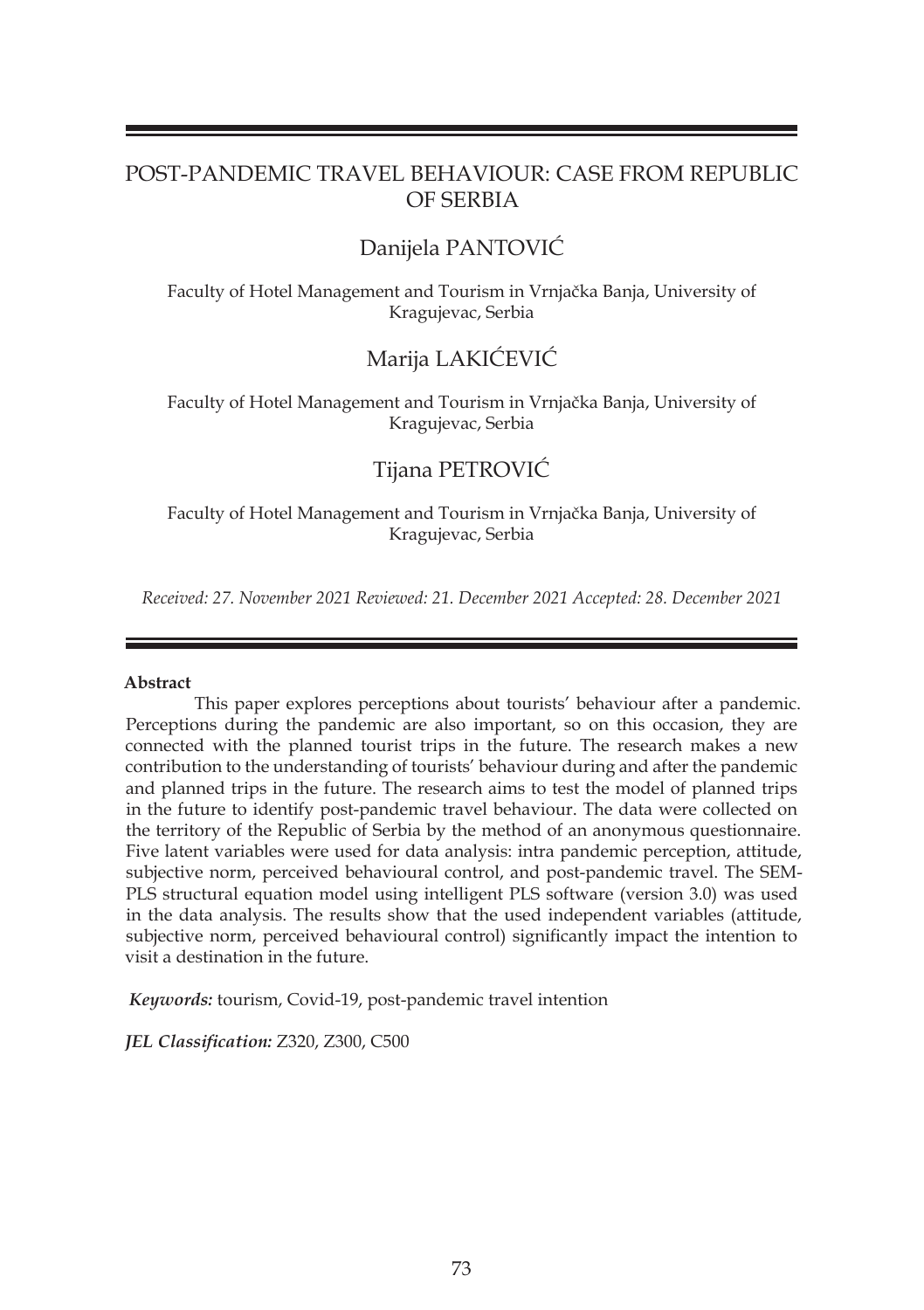## **Introduction and theoretical background**

The Covid-19 epidemic, which originated in China, has become a global pandemic, and in order to stop the spread of the disease, almost all countries around the world have introduced restrictive measures, i.e., travel restrictions (Tóth, Kálmán & Poór, 2021; UNWTO, 2020). The new coronavirus disease (COVID-19) global spread has generated an unprecedented crisis that has dramatically impacted public health, individuals' daily lives, and economic systems (Nicola et al., 2020).

According to available data released by the World Tourism Organization (UNWTO, 2020), 45% have decided to partially or entirely close their borders to tourists, 30% have decided to partially or entirely suspend international flights, and 18% have applied various travel restrictions, such as closing its borders for travelers from certain countries of origin (UNWTO, 2020).

The global tourism industry has faced a massive crisis due to the global COVID-19 outbreak. Based on the insight into statistical data, what is noticeable is that global tourism is in a far bigger crisis than domestic tourism. The closure of borders, the abolition of international routes, and the — stay at home recommendations, and measures harmed international tourism (Pantić, 2021). Mass tourism stopped expanding (Stankov et al., 2020), which led to the fact that the world was temporarily deglobalized, and tourist facilities and attractions were closed (Niewiadomski, 2020).

Having all the above in mind, this paper starts from the effects and behavior of the population during and especially after the pandemic. The research of this paper aims to test and create models of planned trips in the future to identify the behavior of tourists after the pandemic. Following the defined problems and goals, the following research hypotheses have been defined:

**H1:** Perceive behavioural control significantly impacts intention to visit a destination post-covid-19.

**H2:** Attitude has a significant impact on intention to visit a destination postcovid-19;

**H3:** Subjective norm significantly impacts intention to visit a destination post-covid-19.

The travel industry was one of the hardest hit by the pandemic. The COVID-19 epidemic had caused the most significant crisis international tourism had faced since the 1950s when UNWTO began analyzing international tourism trends (Golets et al., 2021).

#### *Elements that influence tourists to take a planned trip*

 In order to understand and predict how tourists will behave after the pandemic, we need to pay attention to those elements that affect the choice of travel destination.

 One of the elements that tourists consider when choosing a destination is security and safety. In this context, it is necessary to define the *perceived risk* and see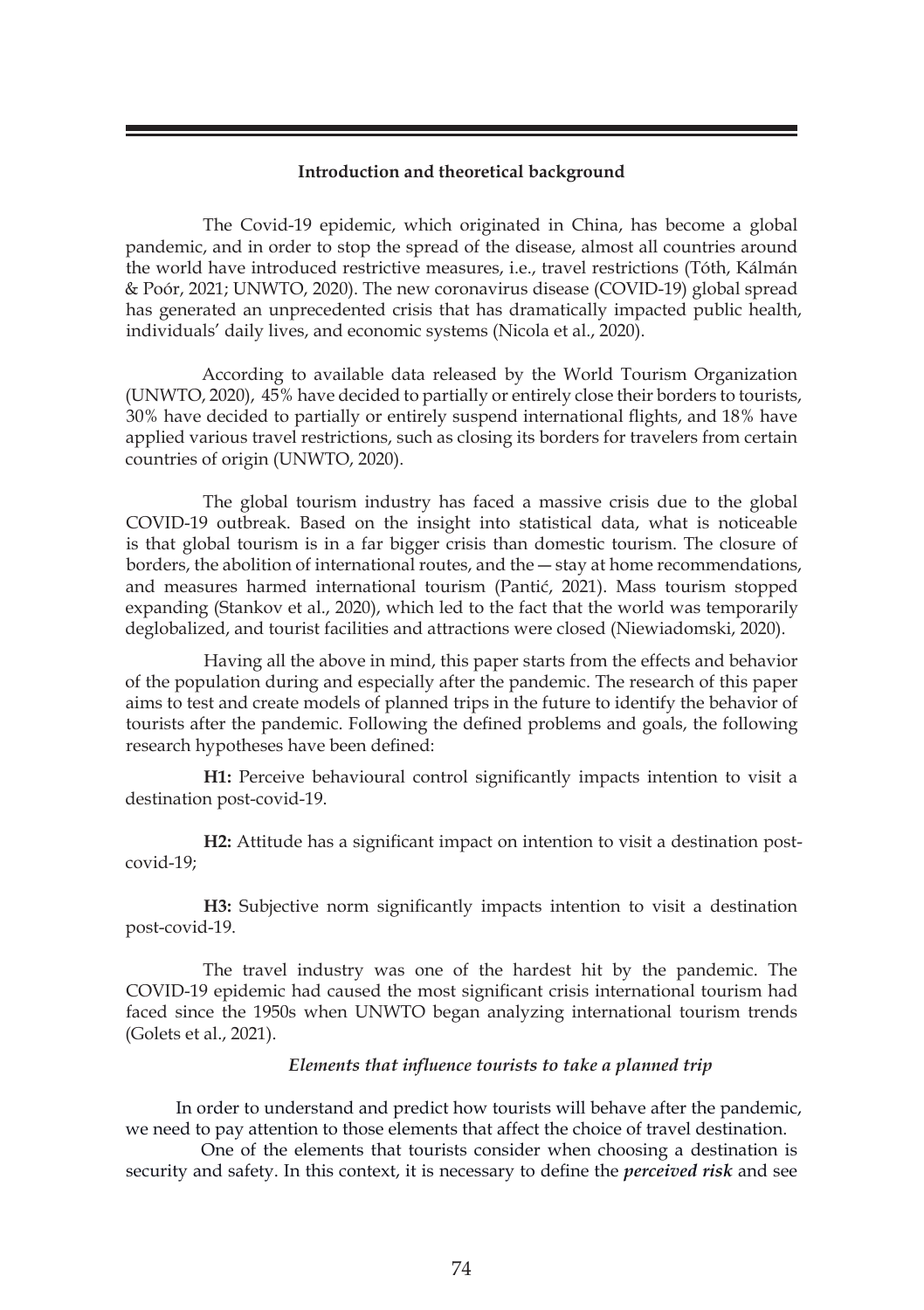how it affects tourist travel during a pandemic. It is necessary to investigate whether the perceived risk will influence tourists to cancel their trips.

 After considering the impact of perceived risk, it is necessary to investigate the *travel intention* after the pandemic. This is important to understand how tourists think and predict how the tourism industry's recovery after the pandemic will go.

 The research should also include *changes in tourists' behavior* to react to them promptly. An adequate marketing strategy can be developed to attract tourists to visit the destination by monitoring these changes.

 *Attitudes, subjective norms, and perceived control* of an individual's behavior affect whether the planned trip will be realized. Therefore, it is necessary to consider how these elements affect an individual's intentions to travel.

 In order to predict the future actions of tourists, it is necessary first to understand their attitudes and actions. The perceived behavioural control and intention method can predict *the Theory of Planned Behaviour (TPB)*.

## *Risk perception*

Zhu & Deng (2020) define perceived risk as the probability of adverse outcomes (Zhu & Deng, 2020). Tourists' perceptions of risks have a significant impact on the tourism industry. Risk perceptions influence tourists' choice to travel, especially during times of crises, as well as their decisions to choose a specific destination or product (Hajibaba et al., 2015) since the perceived risk and fear of travel by tourists can significantly influence the choice of destination and the behavior of an individual on the trip (Kozak, Crotts & Law, 2007). In a recent contribution, Neuburger and Egger (2020) found that travel risk perception and tourists' willingness to modify or cancel their travel plans significantly increased during the COVID-19 outbreak.

Risk is considered an essential factor influencing tourists' behaviour, as tourism is an intangible service exposed to potential risks and threats (Hashim et al., 2018). Tourism risks include time, satisfaction, psychological, social, physiological, security, and capital risks (Zhu & Deng, 2020). Faruddin et al. (2020) found significant relationships between perceived risk and intention to travel internationally consistent with the kinds of literature that argue that the more risk associated with a destination, the less likely an individual will choose to visit.

Inconsistent results were found by Bae and Chang (2020), in which cognitive risk perception has a significant favourable influence on post-pandemic travel intention, while affective risk perception negatively influenced post-pandemic travel intention. It can be predicted that perceived risk harms the intention toward travelers.

#### *Travel intention*

Travel intention, which is "an outcome of a mental process that leads to action and transforms motivation into behaviour", can be seen as a form of behavioural intentions. Related to the description of behavioural intentions, which is "the expectation to behave in a certain way concerning different products and services", travel intentions are the expectation to travel in a certain way or to a particular destination (Isaac & Keijzer, 2021).

Travel intention is a process of transforming travel motivation into travel behaviour. Travel intention will be shaped from perception or attitudes toward a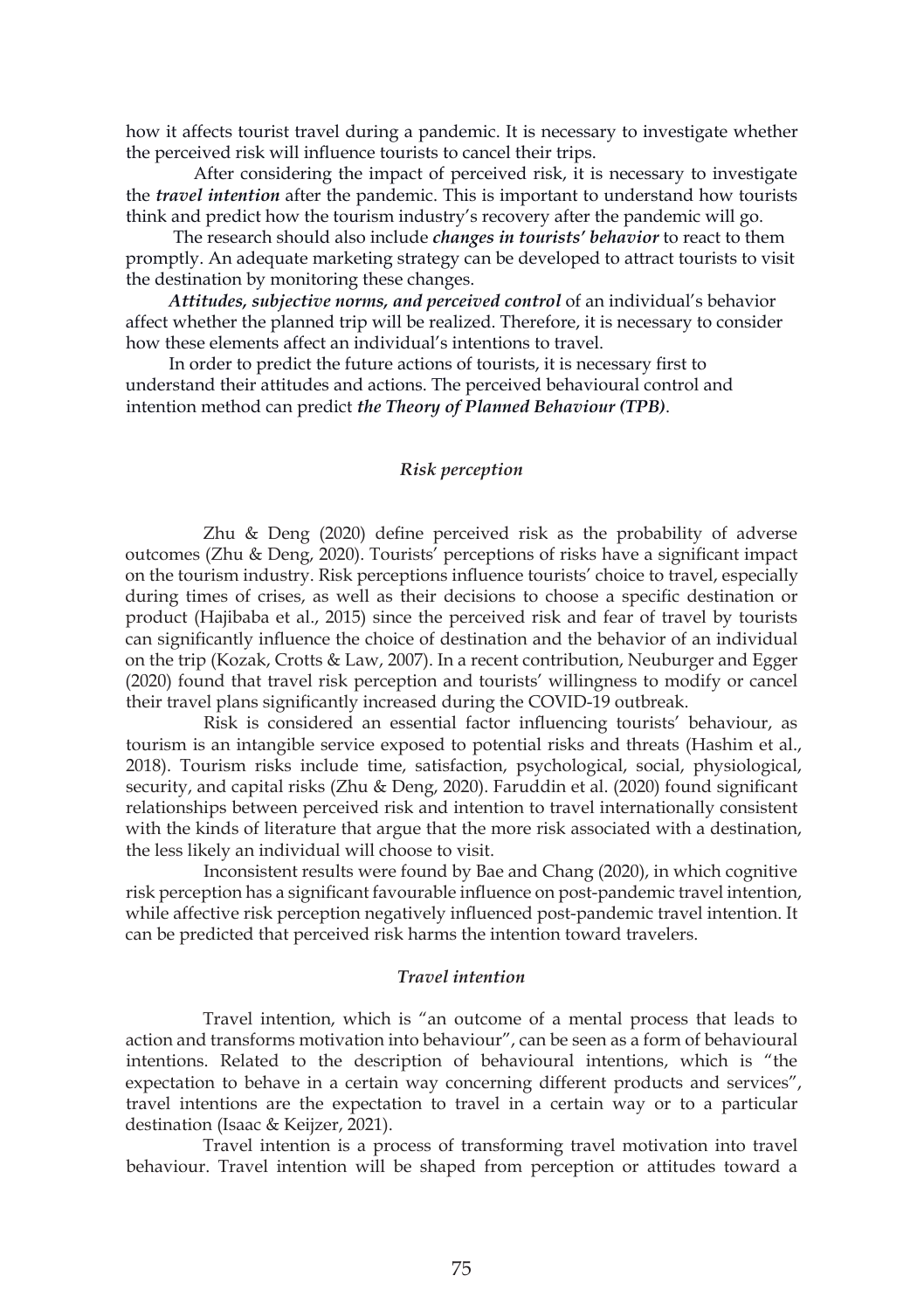particular place. Customers will be affected by word of mouth (WOM), reasonable prices, convenient transportation means, safety, and attractive destinations. Tourists' travel behaviour includes travel intention to a destination (Nguyen, Pham & Pham, 2021).

The government's restrictive measures (e.g. self-quarantining, social distancing) and the risk of infection suppressed individuals' travel-related decisions during the COVID-19 pandemic, but this will not necessarily diminish travel intentions and thoughts when it ends. Post pandemic travel intentions reflect the will and desire to travel and visit destinations after the pandemic. Post-pandemic travel intentions involve cognitive judgments of risk messages, as well as causing a certain level of emotional involvement in a pandemic (Xie et al., 2021).

## *Behavioural changes*

 Tourists' behaviours, including their selection of destinations to visit, subsequent evaluation of destination decisions and future behavioural intentions, are related to willingness to revisit or support a destination (Coudounaris & Sthapit, 2017). Experience is one of the most powerful predictors of the behavioural intent of a tourist, so it can be concluded that prior experience could be an essential determinant of post-pandemic travel behavioural intention (Rasoolimanesh et al., 2021; Coudounaris & Sthapit, 2017).

 Tourist behaviour is the principal problem in the tourism sector, especially when a risk appeared to visit a destination by tourist during the covid-19 pandemic (Jamal & Budke, 2020). During the COVID-19 pandemic, there have emerged numerous changes in consumer behaviour. In order to ensure survival on the market in unstable and uncertain business conditions, it is necessary to conduct marketing research promptly, among other business actions. The results of the research form a base for formulating an appropriate (marketing) strategy. Also, (marketing) managers in tourism need to understand the behaviour of tourists to formulate marketing and destination management strategies based on accurate knowledge of tourist behaviour and future trends (Perčić & Spasić, 2021). It will be necessary to conduct adequate analyses that will help define future strategies based on accurate data on the pandemic, mortality, and its ultimate economic effects (Luković & Stojković, 2020).

#### *Attitudes, subjective norms, and perceived control of behaviour*

Na et al. (2016) explained that an individual is more likely to travel if they possess a favourable attitude from their initial assessment to the idea of travel. Subjective norms are predicted to strongly influence an individual's intention to travel (Na et al., 2016). Therefore, the consumer will probably engage in some form of behaviour if they evaluate it positively. Attitudes are formed based on cognitive factors, such as needs, expectations and values. Consequently, attitudes influence the intensity of individuals' intentions (Filipović & Šapić, 2021).

The perception of more significant uncertainty about the future in general, and a destination in particular, may indeed reduce tourists' favourable attitude toward that destination and, thus, their intention to visit it (Quintal et al., 2010). Specifically related to the post-pandemic travel intention, Li et al. (2020) reported significant influences of attitude, subjective norms, and perceived behavioural control on postpandemic travel intentions. Therefore, this study proposes that attitude, subjective norms, and perceived behavioural control positively affect tourists' travel intentions (Li et al., 2020).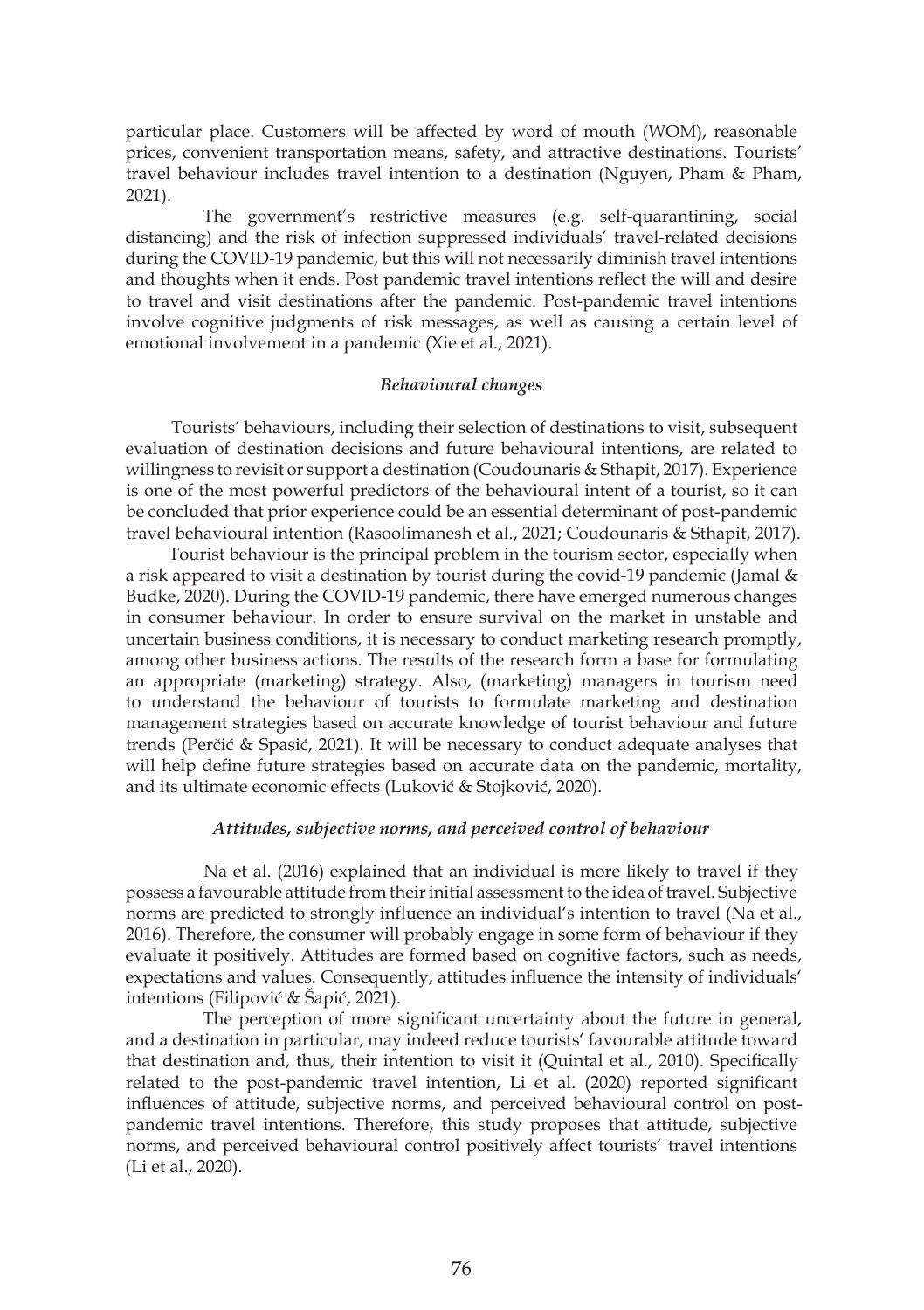#### *Theory of Planned Behaviour (TPB)*

 It is not very easy to predict customers' future actions without understanding their attitudes and actions in the tourism industry. According to the Theory of Planned Behaviour (TPB), perceived behavioural control and intention can help predict the behaviour. Behavioural intention refers to the motivational factors that influence a given behaviour where the more substantial the intention to perform the behaviour, the more likely the behaviour will be performed. Perceived behavioural control refers to people's perceptions of their ability to perform a given behaviour. The ability to control behaviour can generate positive outcomes (Nguyen, Pham & Pham, 2021). In their study, Susanto et al. (2021) concluded that all variables in the theory of planned behaviour had a positive relationship with the intention to travel after a pandemic. These findings are consistent with previous studies (Susanto et al., 2021).

 Pahrudin et al. (2021) say that the use of planned behaviour theory is helpful to predict tourist behaviour to visit a destination during or post-pandemic covid 19. Also, the same authors conclude that the theory of TPB has been applied in several sectors but has not been applied in a pandemic context except the variable of intention in the medical aspect. A study from 2012 used by the authors uses TPB theory to visit during a health crisis (H1N1). Therefore, it is essential to understand the tourist behaviour whether the post-pandemic covid-19 tourism can be expected to follow the pattern recovery rapidly similar after the SARS and MERS epidemics and to evaluate the factors that influence the tourists' in deciding to visit a destination post-pandemic covid-19 (Pahrudin et al., 2021).

 The Belief – Desire - Intention (BDI) model has been a widely studied philosophical theory of practical reasoning and behavioural intention. The present study adopts this theoretical framework to investigate how a country's management of the COVID-19 pandemic helps construct beliefs regarding a destination. This belief can be a motivator for shaping a behavioural intention (i.e. the desire to visit a destination) (Rastegar et al., 2021).

## *Tourist trips after the pandemic*

 The consequences of COVID-19 can only be glimpsed at for now, and we will be able to measure and understand them after the pandemic is over entirely. Furthermore, their remediation will be long-lasting, and overcoming the consequences of the crisis and returning the world to a pre-pandemic situation depends on the economic policy carriers and their knowledge and experience (Pantić, 2021).

 After identifying the key factors that affected leisure travel intention in the context of the COVID-19 pandemic, the stakeholders in the tourism sector will be able to develop proper marketing strategies for tourism destinations in the future that are focused on the aspects that hold a high level of influence. According to the results of this study, the variables that showed a significant positive relationship with post-pandemic leisure travel intention include attitude, subjective norms, perceived behavioural control, and non-pharmaceutical interventions. Additionally, there is optimism that the tourism industry will recover soon because most respondents in this study have stated their intention to travel abroad for a vacation after the COVID-19 pandemic ends. Respondents showed positive responses to travel after the pandemic and negative responses to travel anxiety or risks (Susanto et al., 2021).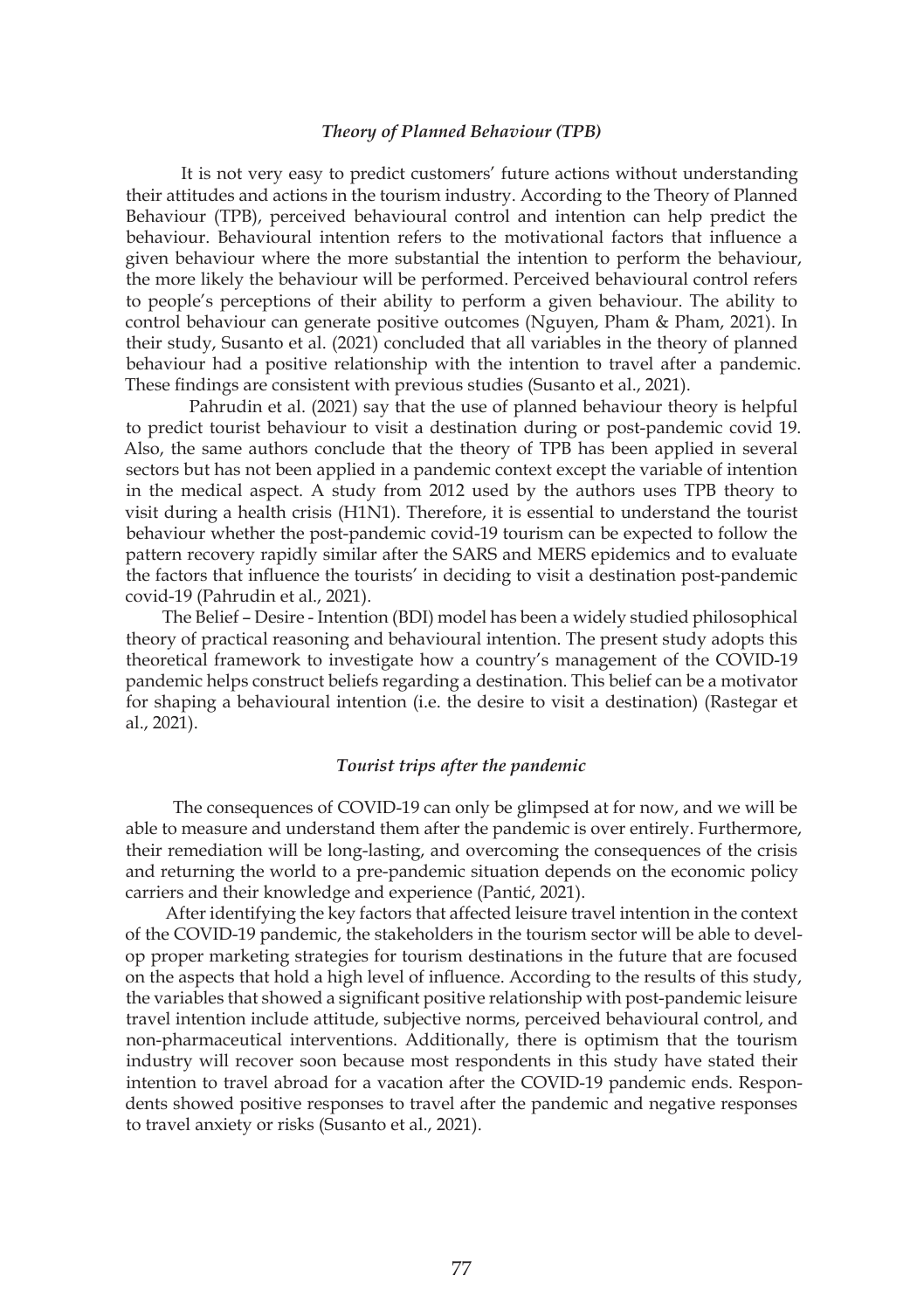#### **Material and methods**

Data were collected from respondents who travelled to tourist destinations in the Republic of Serbia or plan to travel in the future. The study used social media to distribute and collect data, which has been recommended in recent literature as the most efficient way to collect data, with an average response rate of 54% (Ali et al., 2021). Data for data analysis were collected from January to March 2021. The questionnaire to collect data was developed based on previous studies using a five-point Likert scale, in which 1 and 5 refer to disagree and strongly agree, respectively strongly. The measurement items for constructs were adapted from tourism Li et al., (2020).

Of the respondents to whom the request for filling in the questionnaire was sent, 229 respondents filled in. Out of the total number of respondents, the prevalence by gender is almost ideal, 117 male and 112 female. The majority of respondents (142) belonged equally to the two age groups; 21–30 and 31–40 groups, and the majority of respondents (180) hold faculty, master's degree, or PhD.

The SEM-PLS structural equation model using intelligent PLS software (version 3.0) was used in the data analysis. Descriptive statistics were used to analyze the demographic characteristics of respondents such as gender, education, age using SPSS software tools.

## **Results and discussion**

In the first step of model analysis using the PLS-SEM model, a measurement model of five latent variables intra pandemic perception, attitude, subjective norm, perceived behavioural control and post-pandemic travel, was set up as a theoretical model.



*Source: Authors Calculation*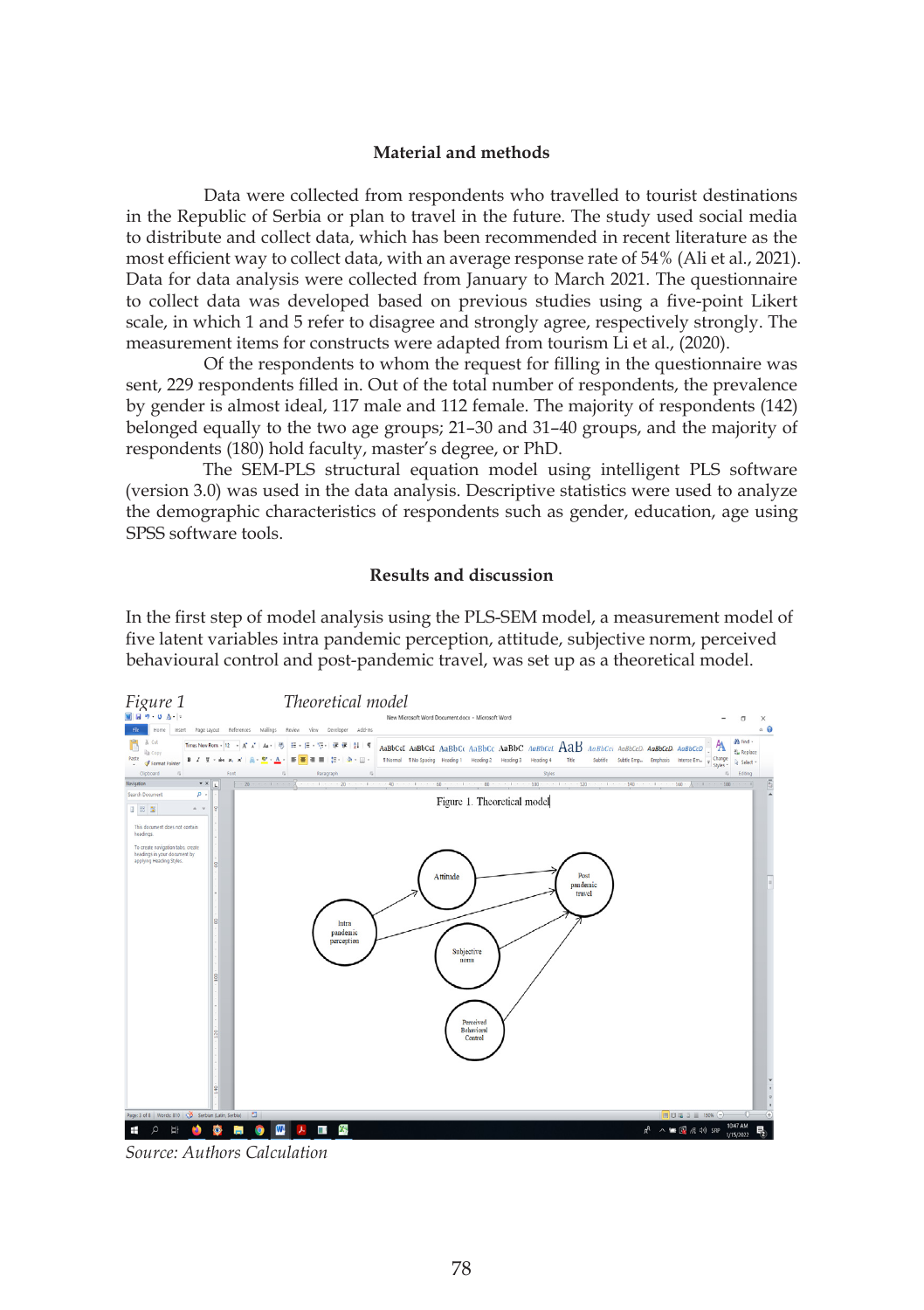Considering the satisfactory parameters of model fit and the fulfilment of the conditions for the validity of the concept, a structural analysis was conducted in the next stage. Confirmatory factor analysis was used to estimate the measurement scale of the theoretical model. Using the software package Smart PLS v.3, the path coefficients between the defined groups of variables in the tested model were calculated, and the coefficients of determination (R2) were determined. Trajectory coefficients (β coefficient) indicate the strength of the relationship between independent and dependent variables. The obtained values of the coefficients of determination are shown in Table 1.

|                      | R Square | R Square Adjusted |
|----------------------|----------|-------------------|
| Attitude             | 0.03     | 0.028             |
| Post-pandemic travel | 0.603    | 0.599             |
|                      |          |                   |

*Table 1 Coefficients of determination (R<sup>2</sup> )*

*Source: Authors Calculation*

 For further evaluation of the model, we used: (1) construct reliability and validity, (2) Discriminant Validity and (3) Regression coefficients after the bootstrapping process. As suggested by Nanally, the composite reliability of latent variables should not be less than 0.7 (Nunnally, 1994). Also, the average variance extracted (AVE) should not be less than 0.5 (Fornell and Larcker, 1981).

|                                                                        | Cronbach's<br>Alpha | rho_A | Composite<br>Reliability | Average<br>Variance<br>Extracted<br>(AVE) |
|------------------------------------------------------------------------|---------------------|-------|--------------------------|-------------------------------------------|
| Perceived behavioural<br>control                                       | 0.833               | 0.845 | 0.923                    | 0.856                                     |
| Attitude<br>0.802                                                      |                     | 0.803 | 0.91                     | 0.834                                     |
| Intra pandemic<br>0.494<br>perception                                  |                     | 0.25  | 0.51                     | 0.299                                     |
| Post pandemic travel                                                   |                     |       |                          |                                           |
| Subjective norm<br>$\overline{c}$ and $\overline{c}$ in $\overline{c}$ | 0.849               | 0.926 | 0.928                    | 0.865                                     |

*Table 2 Construct reliability and validity of the model*

*Source: Authors Calculation*

Tables 2 and 3 indicate that the model is valid, given that all AVE values are greater than 0.5 and that Cronbach's Alpha factor for all values is greater than 0.7. The exception in both cases is an indicator of Intra pandemic perception, so in this case, we will further conclude about post-pandemic travel, taking into account the fit model.

|--|--|

*Table 3 Discriminant Validity of model*

|                                     | Perceived<br>Behavioural<br>control | attitude | intra<br>pandemic<br>perception | Post-<br>pandemic<br>travel | subjective<br>norm |
|-------------------------------------|-------------------------------------|----------|---------------------------------|-----------------------------|--------------------|
| Perceived<br>Behavioural<br>control | 0.925                               |          |                                 |                             |                    |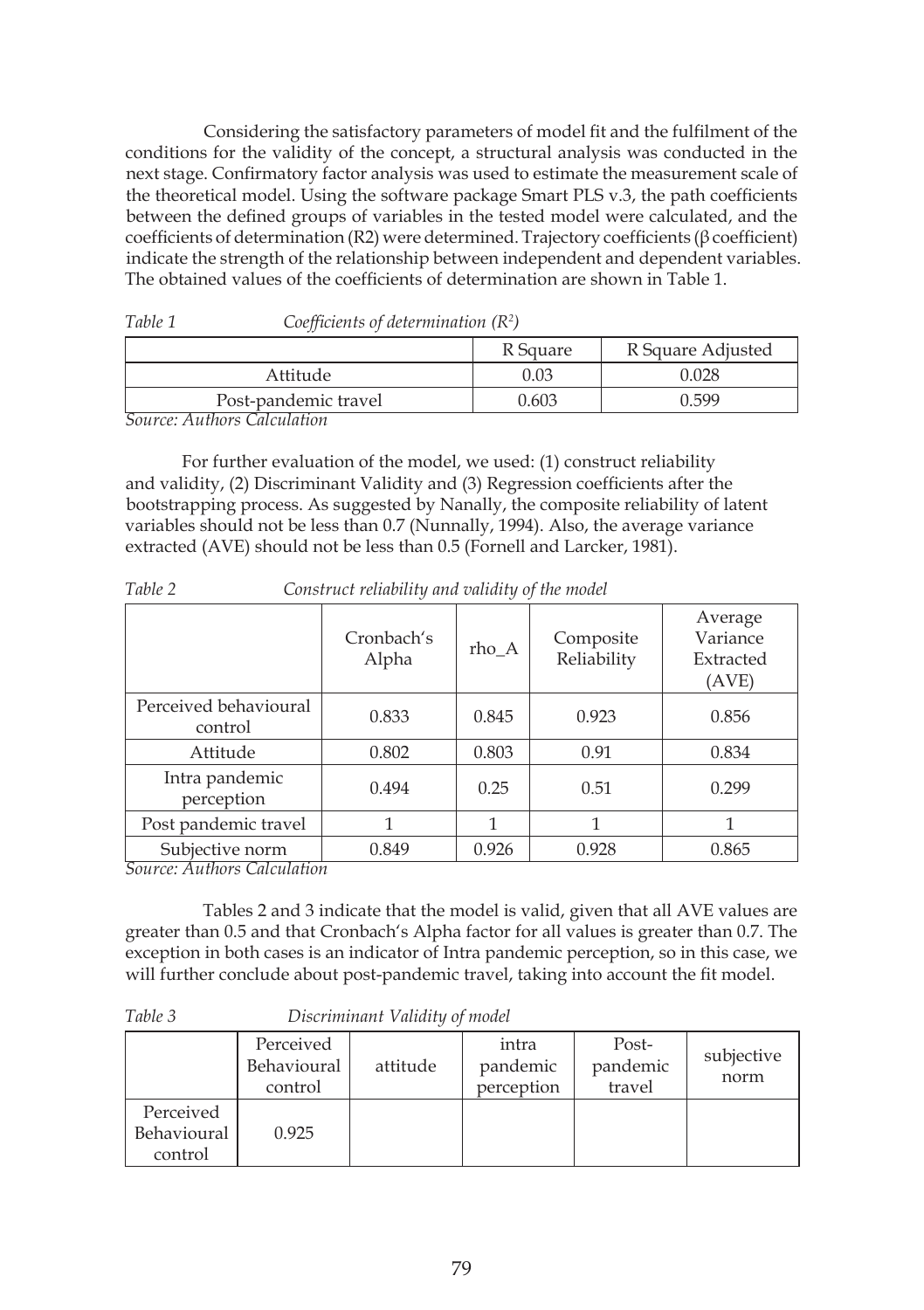| Attitude                        | 0.417                                                         | 0.913 |       |       |      |
|---------------------------------|---------------------------------------------------------------|-------|-------|-------|------|
| intra<br>pandemic<br>perception | 0.085                                                         | 0.174 | 0.546 |       |      |
| Post-<br>pandemic<br>travel     | 0.68                                                          | 0.602 | 0.153 |       |      |
| subjective<br>norm<br>╌         | 0.354<br>$\overline{\phantom{a}}$<br>$\overline{\phantom{a}}$ | 0.73  | 0.219 | 0.556 | 0.93 |

*Source: Authors Calculation*

After checking the validity of the model, the value of the regression coefficients was calculated, and the results of the PLS-SEM model are shown in Figure 2.

*Figure 2 Results of the PLS-SEM model*



## *Source: Data Analyzed*

Based on the results shown in Figure 2, it can be concluded that all regression coefficients are positive, as defined in the research hypotheses. However, to test the set hypotheses, it is necessary to calculate the corresponding p-values for all regression coefficients, which determines the statistical significance of the obtained coefficients. Table 4 shows the Regression coefficients after the bootstrapping process.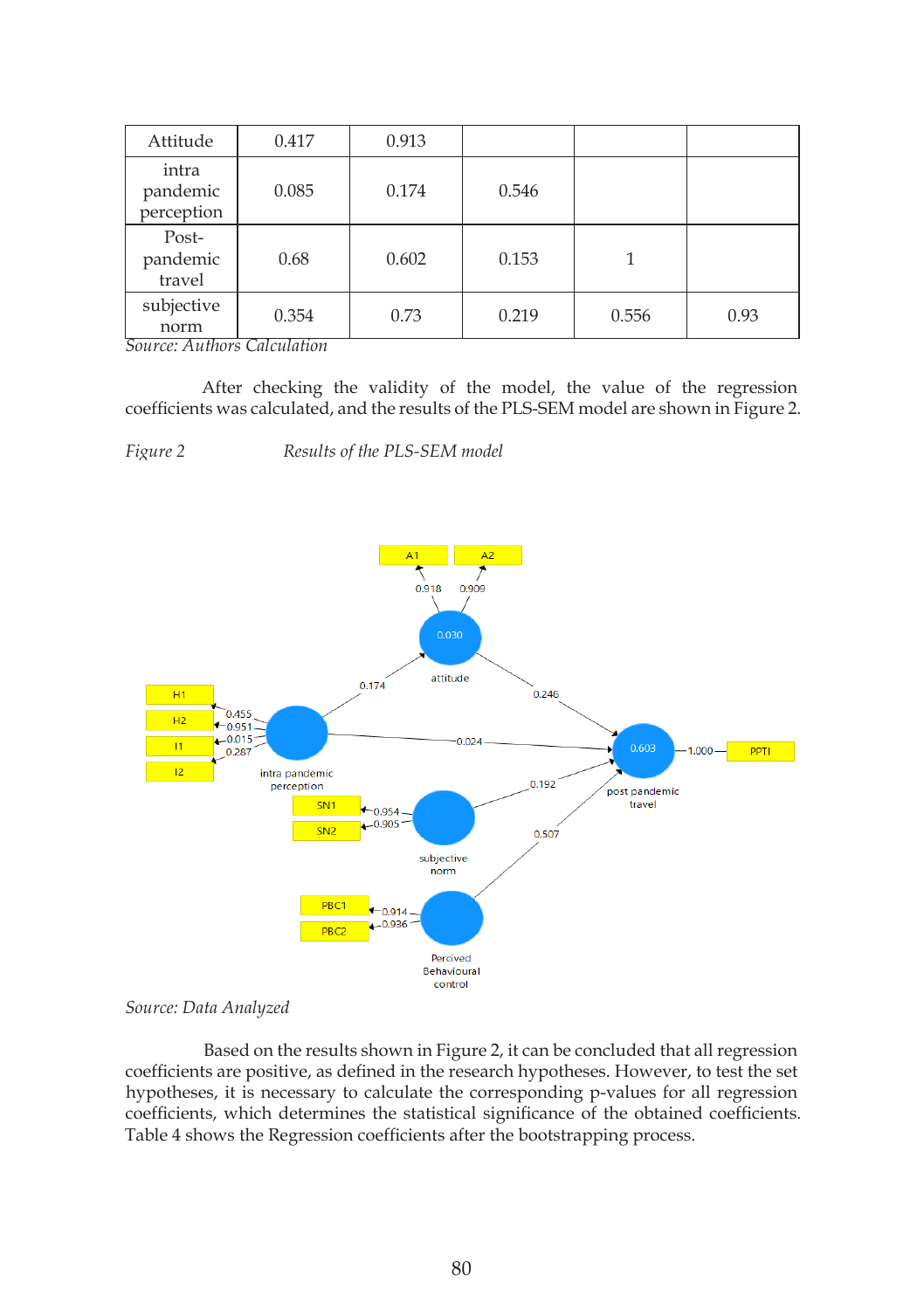|                                                                | Original<br>Sample<br>(O) | Sample<br>Mean (M) | Standard<br>Deviation<br>(STDEV) | <b>T</b> Statistics<br>( O )<br>STDEV  ) | P Values |
|----------------------------------------------------------------|---------------------------|--------------------|----------------------------------|------------------------------------------|----------|
| Perceived<br>Behavioural control<br>-> post-pandemic<br>travel | 0.507                     | 0.509              | 0.049                            | 10.403                                   | $\Omega$ |
| attitude -> post-<br>pandemic travel                           | 0.246                     | 0.247              | 0.079                            | 3.106                                    | 0.002    |
| subjective norm<br>-> post-pandemic<br>travel                  | 0.192                     | 0.19               | 0.076                            | 2.528                                    | 0.012    |
| intra pandemic<br>perception -><br>attitude                    | 0.174                     | 0.184              | 0.073                            | 2.374                                    | 0.018    |
| intra pandemic<br>perception -> post<br>pandemic travel        | 0.024                     | 0.022              | 0.053                            | 0.461                                    | 0.645    |

*Table 4 Regression coefficients after the bootstrapping process*

*Source: Data Analyzed*

The results shown in Table 4 indicate that all regression coefficients are statistically significant ( $p \le 0.05$ ) except for latent variables intra pandemic perception > post-pandemic travel. Given that the regression coefficient showing the relationship between perceived Behavioral control and post-pandemic travel is favourable and relatively high (0.507), it can be concluded that Hypothesis 1 is confirmed and statistically significant. Thus, perceived behavioural control significantly impacts the intention to visit Serbia post-covid-19.

A positive regression coefficient (0.246) was obtained for the relationship attitude and post-pandemic travel, based on which it can be concluded that hypothesis H2 was also confirmed. Considering that the p-value, in this case, is at the level of <0.05, this statement is also statistically significant.

The next tested relationship is between subjective norm and post-pandemic travel. A positive regression coefficient (0.192) was obtained, so it can be concluded that hypothesis H3 was also confirmed. The lowest statistically significant coefficient was obtained for the intra pandemic perception and attitude (0.174). However, the coefficient is positive and indicates a positive impact of intra pandemic perception on attitude. Also, there is a positive impact in the relationship between intra pandemic perception and post-pandemic travel, but it is not statistically significant, so we can neither reject nor confirm this hypothesis.

## **Conclusion**

This study highlights the complexity of the problems in the tourism industry during and after the pandemic, as well as the fact that the tourism industry is particularly affected. The results of this study, in addition to a detailed analysis in the Republic of Serbia, offer socially beneficial implications for all stakeholders: agencies, tourists, the entire tourism industry and the state. First of all, the intention of the tourist to visit the destination after the pandemic indicates essential information for creating a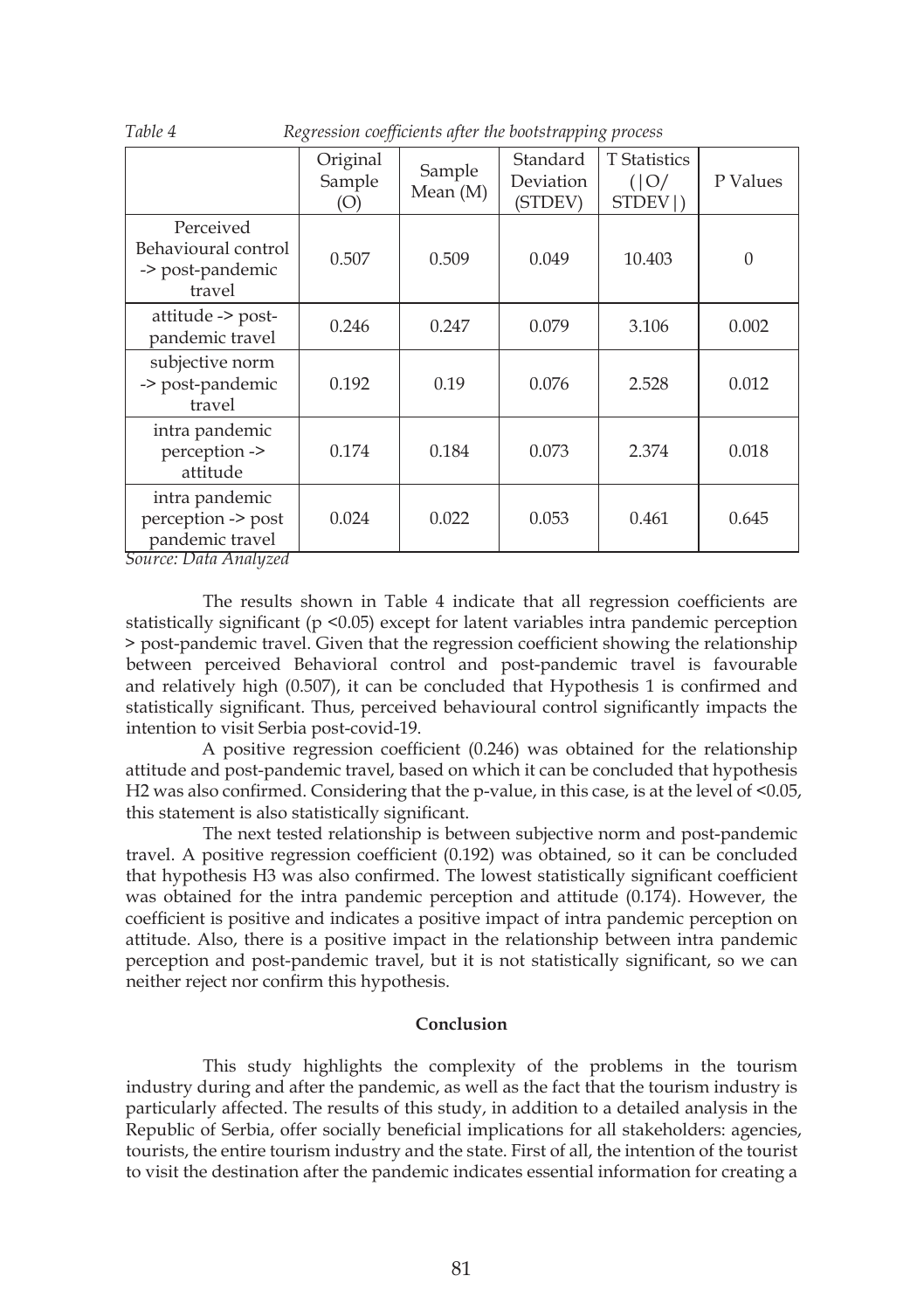business strategy for industries that are highly affected by the crisis. However, it also imposes a situation that tourists are very aware of their health risks, but they will not give up their planned trips in the future.

Conducted analyzes and research results also have certain limitations. In addition to striving for the model to be comprehensive to visit the destination, the study focused on the tourist intentions of a local destination such as the Republic of Serbia. New research that would build on existing ones could be conducted internationally. In that case, a comparative analysis would be instrumental. In order to fill the gaps in the research, the authors invite other scientific researchers to equally participate in the analysis of this behaviour of the tourist population, which is advantageous both from the economic and from the practical and strategic aspect of the future of tourism.

## **Acknowledgments**

 This paper is a part of the research project "Vrnjačka Banja villas as cultural heritage keepers". It is financed and supported by the Center for Scientific Research of Serbian Academy of Science and Arts and the University of Kragujevac and within the research program of the Faculty of Hotel Management and Tourism in Vrnjačka Banja, the University of Kragujevac, which is funded by the Ministry of Education, Science and Technological Development of the Republic of Serbia.

## **Bibliography**

- 1. Ali, F., Ciftci, O., Nanu, L., Cobanoglu, C., & Ryu, K. (2021). Response rates in hospitality research: An overview of current practice and suggestions for future research. *Cornell Hospitality Quarterly*, 62(1), pp. 105-120.
- 2. Bae, S. Y., & Chang, P. J. (2021). The effect of coronavirus disease-19 (COVID-19) risk perception on behavioural intention towards 'untact'tourism in South Korea during the first wave of the pandemic. *Current Issues in Tourism*, *24*(7), 1017-1035.
- 3. Coudounaris, D. N., & Sthapit, E. (2017). Antecedents of memorable tourism experience related to behavioral intentions. *Psychology & Marketing*, *34*(12), 1084- 1093.
- 4. Falahuddin, A. F., Tergu, C. T., Brollo, R., & Nanda, R. O. (2020). Post COVID-19 Pandemic International Travel: Does Risk Perception and Stress-Level Affect Future Travel Intention. *Jurnal Ilmu Sosial dan Ilmu Politik*, *24*(1), 1-14.
- 5. Filipović, J., Šapić, S. (2021). The impact of consumers' traveling and media activities on consumer behaviour towards purchasing global brands. *Hotel and Tourism Management*, *8*(1), 25–35. https://doi.org/10.5937/menhottur2001025F
- 6. Fornell, C., & Larcker, D. F. (1981). Evaluating structural equation models with unobservable variables and measurement error. *Journal of marketing research*, 18(1), pp.39-50.
- 7. Golets, A., Farias, J., Pilati, R., & Costa, H. (2021). COVID-19 pandemic and tourism: The impact of health risk perception and intolerance of uncertainty on travel intentions. *Current Psychology*, 1-14.
- 8. Hajibaba, H., Gretzel, U., Leisch, F., & Dolnicar, S. (2015). Crisis-resistant tourists. *Annals of Tourism Research*, *53*, 46-60.
- 9. Hashim, N. A. A. N., Noor, M. A. M., Awang, Z., Aziz, R. C., & Yusoff, A. M. (2018). The Influence of Tourist Perceived Risk towards Travel Intention: A Conceptual Paper. *International Journal of Academic Research in Business and Social Sciences*, *8*(16), 92-102.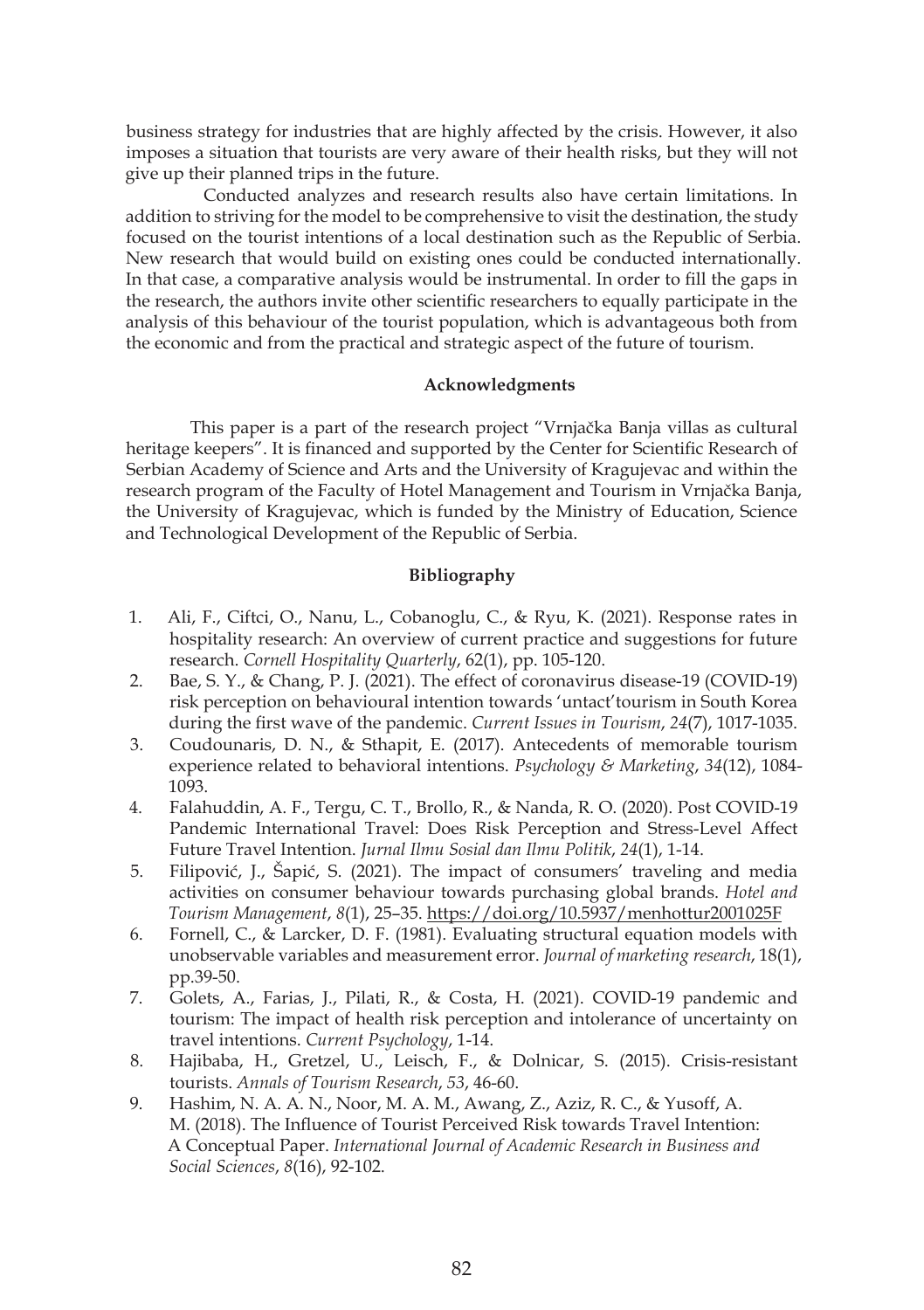- 10. Isaac, R. K., & Keijzer, J. (2021). Leisure travel intention following a period of COVID-19 crisis: a case study of the Dutch market. *International Journal of Tourism Cities*.
- 11. Jamal, T., & Budke, C. (2020). Tourism in a world with pandemics: local-global responsibility and action. *Journal of Tourism Futures*.
- 12. Kozak, M., Crotts, J. C., & Law, R. (2007).The impact of the perception of risk on international travellers. *International Journal of Tourism Research, 9*(4), 233–242
- 13. Li, J., Nguyen, T. H. H., & Coca-Stefaniak, J. A. (2020). Coronavirus impacts on post-pandemic planned travel behaviours. *Annals of Tourism Research*.
- 14. Luković, S., & Stojković, D. (2020). Covid-19 pandemic and global tourism.*Hotel and Tourism Management*, *8*(2), 79–87. https://doi.org/10.5937/menhottur2002079L
- 15. Na, S. A., Onn, C. Y., & Meng, C. L. (2016). Travel intentions among foreign tourists for medical treatment in Malaysia: An empirical study. *Procedia-Social and Behavioral Sciences*, *224*, 546-553.
- 16. Neuburger, L., & Egger, R. (2021). Travel risk perception and travel behaviour during the COVID-19 pandemic 2020: A case study of the DACH region. *Current Issues in Tourism*, *24*(7), 1003-1016.
- 17. Nguyen, N. M., Pham, M. Q., & Pham, M. (2021). Public's Travel Intention Following COVID-19 Pandemic Constrained: A Case Study in Vietnam. *The Journal of Asian Finance, Economics and Business*, *8*(8), 181-189.
- 18. Nicola, M., Alsafi, Z., Sohrabi, C., Kerwan, A., Al-Jabir, A., Iosifidis, C., Agha, M., & Agha, R. (2020). The socio-economic implications of the coronavirus pandemic (COVID-19): A review. *International Journal of Surgery*, 78(June), 185–193. https:// doi.org/10.1016/j.ijsu.2020.04.018
- 19. Niewiadomski, P. (2020). COVID-19: from temporary de-globalisation to a rediscovery of tourism?. *Tourism Geographies*, *22*(3), 651-656.
- 20. Nunnally, J. C. (1994). *Psychometric theory 3E*. Tata McGraw-hill education.
- 21. Pahrudin, P., Chen, C. T., & Liu, L. W. (2021). A modified theory of planned behavioral: A case of tourist intention to visit a destination post-pandemic Covid-19 in Indonesia. *Heliyon*, *7*(10), e08230.
- 22. Pantić, N. (2021). Tourism Challenges amid COVID-19. *Hotel and Tourism Management*, *9*(1), 145–148. Retrieved from http://www.htmanagementvb.com/ index.php/HITM/article/view/197
- 23. Perčić, K., & Spasić, N. (2021). How Millennials and Generation Z organise travel during the COVID-19 pandemic. *Hotel and Tourism Management*, *9*(2), 79–94. https://doi.org/10.5937/menhottur2102079P
- 24. Quintal, V. A., Lee, J. A., & Soutar, G. N. (2010). Risk, uncertainty and the theory of planned behavior: A tourism example. *Tourism Management*, *31*(6), 797-805.
- 25. Rasoolimanesh, S. M., Seyfi, S., Rastegar, R., & Hall, C. M. (2021). Destination image during the COVID-19 pandemic and future travel behavior: The moderating role of past experience. *Journal of Destination Marketing & Management*, *21*, 100620.
- 26. Rastegar, R., Seyfi, S., & Rasoolimanesh, S. M. (2021). How COVID-19 case fatality rates have shaped perceptions and travel intention?. *Journal of Hospitality and Tourism Management*, *47*, 353-364.
- 27. Stankov, U., Filimonau, V., & Vujičić, M. D. (2020). A mindful shift: an opportunity for mindfulness-driven tourism in a post-pandemic world. *Tourism Geographies*, *22*(3), 703-712.
- 28. Susanto, A., Amelia, A., Amadea, C., & Hendriana, E. (2021). The impact of COVID-19 outbreak towards the post-pandemic leisure travel intention. *Journal of Tourism, Hospitality and Culinary Arts*, *13*, 54-71.